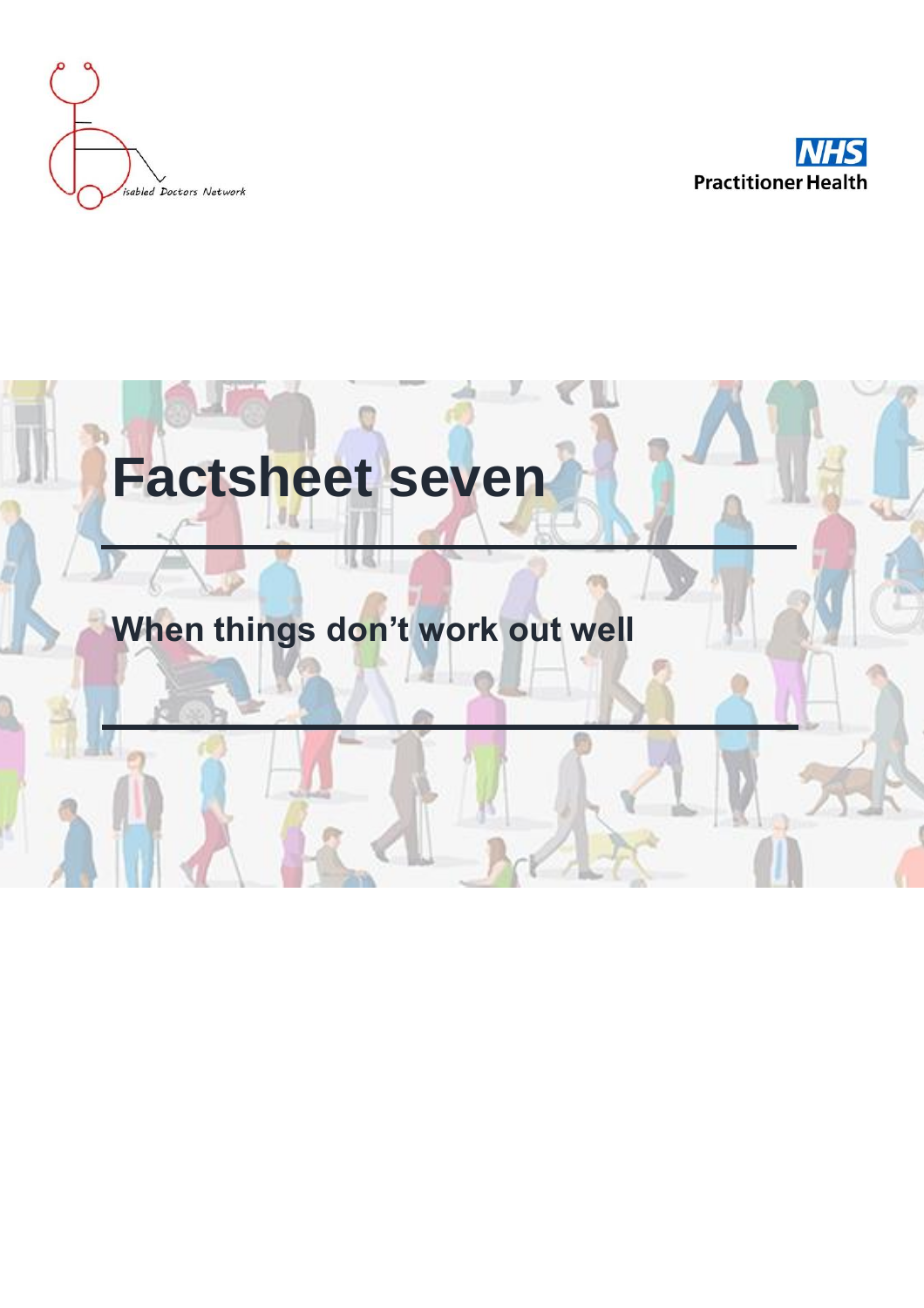### **Discrimination**

Discrimination against people with disabilities remains one of the greatest human rights issues of our time.

A recent review of international and European Union legal sources on the prohibition of disability discrimination has revealed that an overwhelming advancement in the field has been made through the adoption or amendments of relevant international and European legal instruments on human rights and non-discrimination, as well as through a developing case law and academic scholarship related to these instruments<sup>1</sup>.

Finding out the exact number of physicians who identify as "disabled" might be an essential first step for proactively confronting disability-related barriers affecting patients, but might lead to substantial challenges<sup>2</sup>.

As we know, the reluctance to disclose disability as a doctor means that accurate data on the prevalence of disability amongst doctors is difficult, if not impossible to obtain.

**Direct discrimination** (section 13 **Equality Act** [2010]<sup>3</sup>) is when you are treated worse than another person or other people because:

- you have a protected characteristic
- someone thinks you have that "protected characteristic" (known as *discrimination by perception*)
- you are connected to someone with that "protected characteristic" (known as *discrimination by association*).

Your circumstances must be similar enough to the circumstances of the person being treated better for a valid comparison to be made.

<sup>1</sup> <https://journals.sagepub.com/doi/abs/10.1177/1358229113482072>

<sup>&</sup>lt;sup>2</sup> [https://journalofethics.ama-assn.org/article/why-increasing-numbers-physicians-disability-could-improve-care](https://journalofethics.ama-assn.org/article/why-increasing-numbers-physicians-disability-could-improve-care-patients-disability/2016-10)[patients-disability/2016-10](https://journalofethics.ama-assn.org/article/why-increasing-numbers-physicians-disability-could-improve-care-patients-disability/2016-10)

 $3$  <https://www.legislation.gov.uk/ukpga/2010/15/section/13/2010-10-01>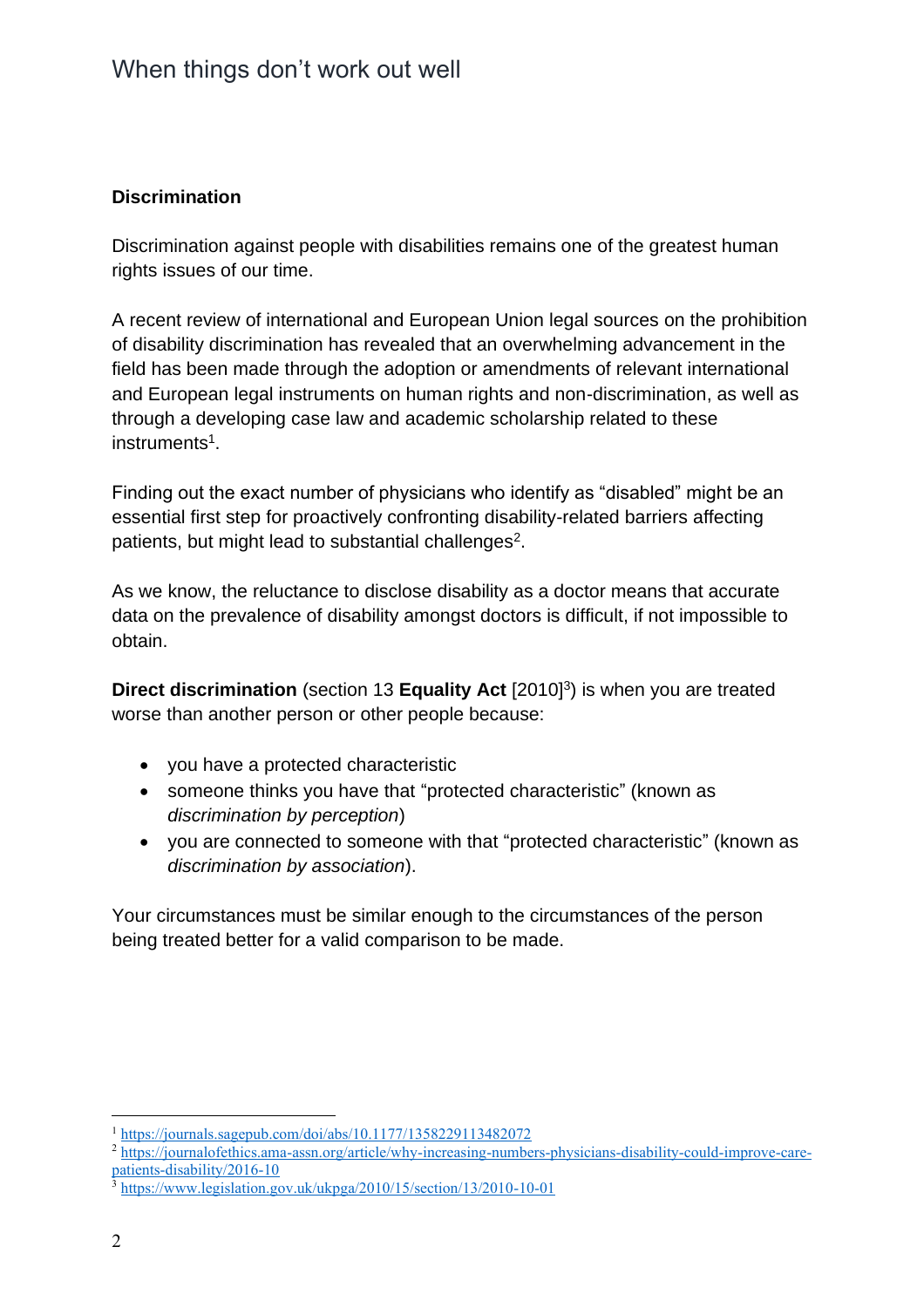**Indirect discrimination** (section 19, **Equality Act** [2010]<sup>4</sup>) happens when there is a policy that applies in the same way for everybody but disadvantages a group of people who share a protected characteristic, and you are disadvantaged as part of this group. If this happens, the person or organisation applying the policy must show that there is a good reason for it.

[A 'policy' can include a practice, a rule or an arrangement.]

It makes no difference whether anyone *intended* the policy to disadvantage you or not.

Discrimination against any person on the grounds of disability is 'a violation of the inherent dignity and worth of the human person', as it is stated in the Preamble to the *UN Convention on the Rights of Persons with Disabilities<sup>5</sup>* .

On 13 December 2006, the UN General Assembly adopted a specialised international convention dealing with the rights of persons with disabilities, the **Convention of Rights for Persons with Disabilities**<sup>6</sup>. Non-discrimination, actual participation and inclusion in society, respect for difference, equality of opportunity and equality are the fundamental principles followed by this convention.

Discrimination can include, for example:

- not hiring someone because of their disability
- selecting a particular person for redundancy because of their disability
- paying someone less than another worker without good reason

(Department for Work and Pensions, 2020<sup>7</sup>)

One must make sure that doctors with a disability are not particularly disadvantaged by the way an organisation does things, unless this is a 'proportionate way' to achieve a 'legitimate aim' of the organisation, *e.g.* maintaining education standards or health and safety.

The **Equality and Human Rights Commission** is the body responsible for implementing the Equality Act 2010 and which provides much useful advice in this

<sup>4</sup> <http://www.legislation.gov.uk/ukpga/2010/15/section/19>

<sup>5</sup> [https://www.un.org/development/desa/disabilities/convention-on-the-rights-of-persons-with](https://www.un.org/development/desa/disabilities/convention-on-the-rights-of-persons-with-disabilities/preamble.html)[disabilities/preamble.html](https://www.un.org/development/desa/disabilities/convention-on-the-rights-of-persons-with-disabilities/preamble.html)

 $\overline{6}$  <https://www.un.org/development/desa/disabilities/convention-on-the-rights-of-persons-with-disabilities.html> 7 "Employing disabled people and people with health conditions", Department of Work and Pensions guidance,

updated March 2020, [https://www.gov.uk/government/publications/employing-disabled-people-and-people](https://www.gov.uk/government/publications/employing-disabled-people-and-people-with-health-conditions/employing-disabled-people-and-people-with-health-conditions)[with-health-conditions/employing-disabled-people-and-people-with-health-conditions](https://www.gov.uk/government/publications/employing-disabled-people-and-people-with-health-conditions/employing-disabled-people-and-people-with-health-conditions)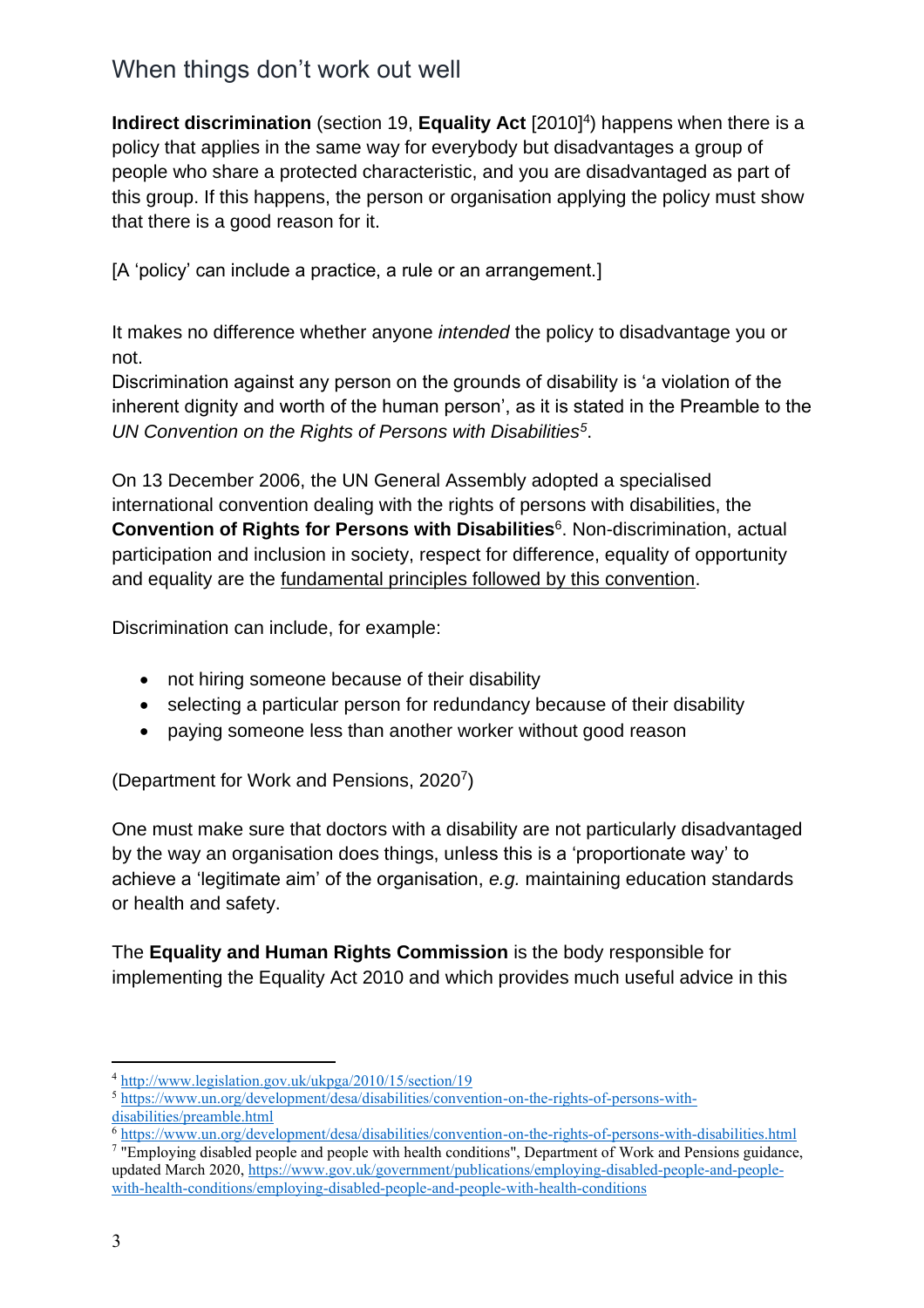area<sup>8</sup>. It organises information on its homepage for individuals, organisations and the public sector in general.

We strongly commend this page to you.

### **Useful organisations**

There are a number of useful other organisations.

## **START Ability Services<sup>9</sup>**

This organisation was established to provide efficient, expert solutions to businesses and individuals. Its consultants are experts in disability equality issues and psychological interventions.

## **The Association of Disabled Professionals (ADP)<sup>10</sup>**

The ADP was set up for disabled people who wanted to enter or remain working in the professions or who considered work in management. It provides a forum for disabled people to share both their problems and their experiences of successful personal development and valued work

## **Disabled Entrepreneurs Network (DEN)<sup>11</sup>**

DEN provides networking opportunities for disabled entrepreneurs in the UK, including providing opportunities to support disabled individuals achieve selfemployment, a gateway to making a living and independent living.

## **Access to Work<sup>12</sup>**

The "Access to Work" government scheme offers people who are disabled or have a physical or mental health condition practical support based on needs, which may include a grant to help cover the costs of practical support in the workplace.

An Access to Work grant can pay for special equipment, adaptations or support worker services to help you do things like answer the phone or go to meetings, or help getting to and from work.

<sup>8</sup> <https://www.equalityhumanrights.com/en>

<sup>9</sup> [http://www.startability.org.uk](http://www.startability.org.uk/)

<sup>10</sup> <https://www.adp.org.uk/about.php>

<sup>11</sup> [https://www.disabledentrepreneurs.co.uk](https://www.disabledentrepreneurs.co.uk/)

<sup>12</sup> <https://www.gov.uk/access-to-work>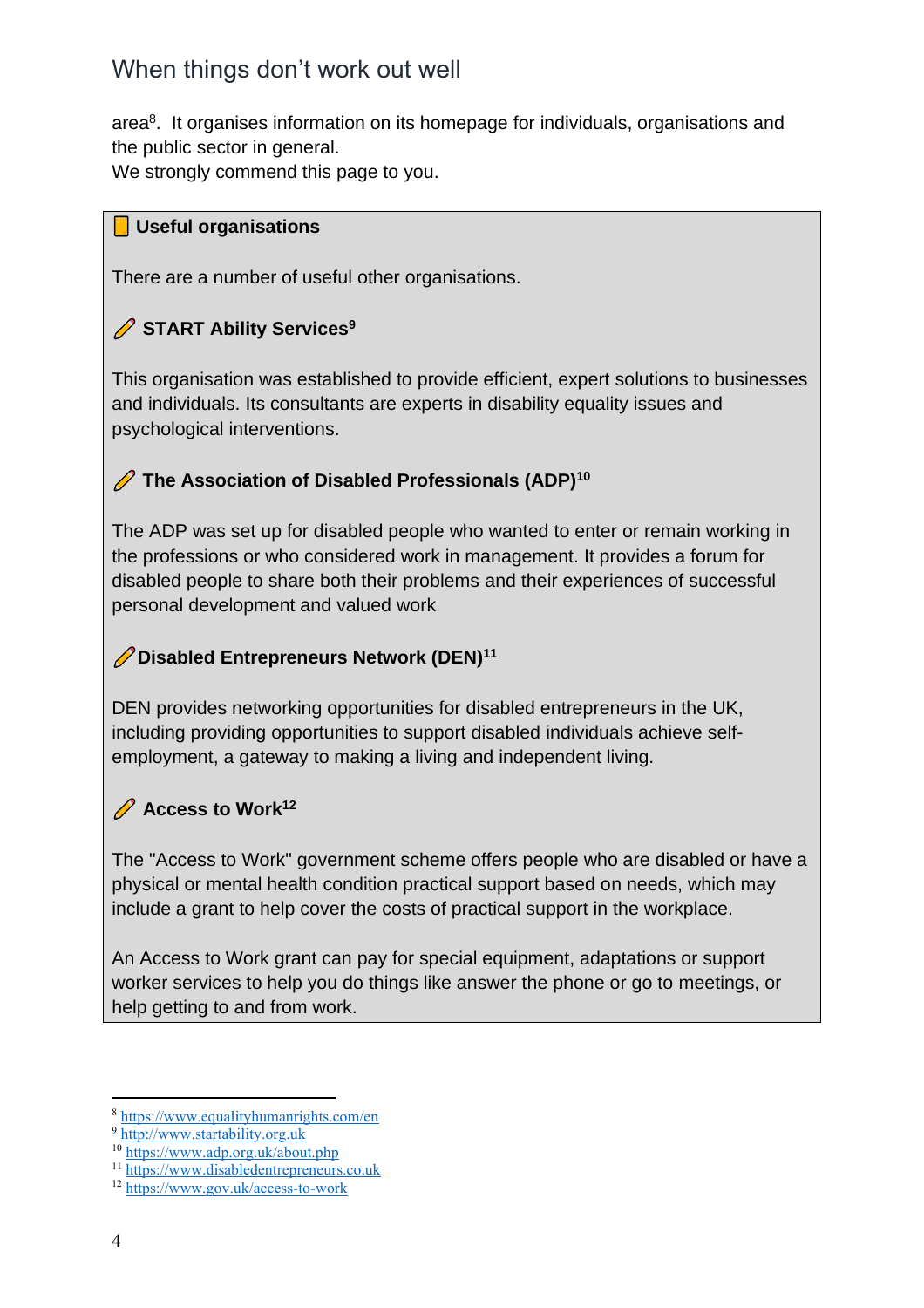### **Dealing with unpleasant behaviour**

There is increasingly robust evidence that a diverse workforce in which all staff members' contributions are valued is linked to good patient care, and yet harassment and victimisation, or other unwanted abuse, from colleagues have been reported as being experienced in high proportion in NHS staff feedback $^{13}$ .

Unpleasant behaviour may be experienced in different contexts, and how you deal with it depends on the specifics of the situation, personal circumstances and the outcome you wish to achieve. Unpleasant behaviour towards disabled employees may be persistent or an isolated event, but, in all cases, the actions or comments are viewed as demeaning and unacceptable to the victim. Some argue that the established culture of the medical profession is one that potentially perpetuates an environment of bullying and harassment, especially during training, where there is a cultural hierarchy with unconscious biases<sup>14</sup>.

Challenging organisations or individuals on their "wrong doing" can leave you feeling even more isolated and vulnerable. Those experiences can easily destabilise an existing physical condition or mental condition.

The **Equality Act** [2010] covers the same groups that were protected by existing equality legislation, "protected characteristics" defined in section 4<sup>15</sup> – viz, age, disability, gender reassignment, race, religion or belief, sex, sexual orientation, marriage and civil partnership and pregnancy and maternity.

**Harassment** defined in section 26<sup>16</sup> is unwanted conduct related to a protected characteristic under the Equality Act 2010 that has the purpose of violating a person's dignity or creating an intimidating, hostile, degrading, humiliating or offensive environment for that person.

Harassment in the workplace can also occur where a person reasonably considers conduct to have that effect, even if the effect is unintended.

"Bullying" is not actually defined in UK employment law.

<sup>&</sup>lt;sup>13</sup> The "snowy white peaks" of the NHS: a survey of discrimination in governance and leadership and the potential impact on patient care in London and England. [https://www.england.nhs.uk/wp](https://www.england.nhs.uk/wp-content/uploads/2014/08/edc7-0514.pdf)[content/uploads/2014/08/edc7-0514.pdf](https://www.england.nhs.uk/wp-content/uploads/2014/08/edc7-0514.pdf)

<sup>&</sup>lt;sup>14</sup> [https://www.bradfordvts.co.uk/wp-content/onlineresources/teaching-learning/trainee-in](https://www.bradfordvts.co.uk/wp-content/onlineresources/teaching-learning/trainee-in-difficulty/bullying%20-%20BMA%20guidance%202006.pdf)[difficulty/bullying%20-%20BMA%20guidance%202006.pdf](https://www.bradfordvts.co.uk/wp-content/onlineresources/teaching-learning/trainee-in-difficulty/bullying%20-%20BMA%20guidance%202006.pdf)

<sup>15</sup> <http://www.legislation.gov.uk/ukpga/2010/15/section/4>

<sup>16</sup> <http://www.legislation.gov.uk/ukpga/2010/15/section/26>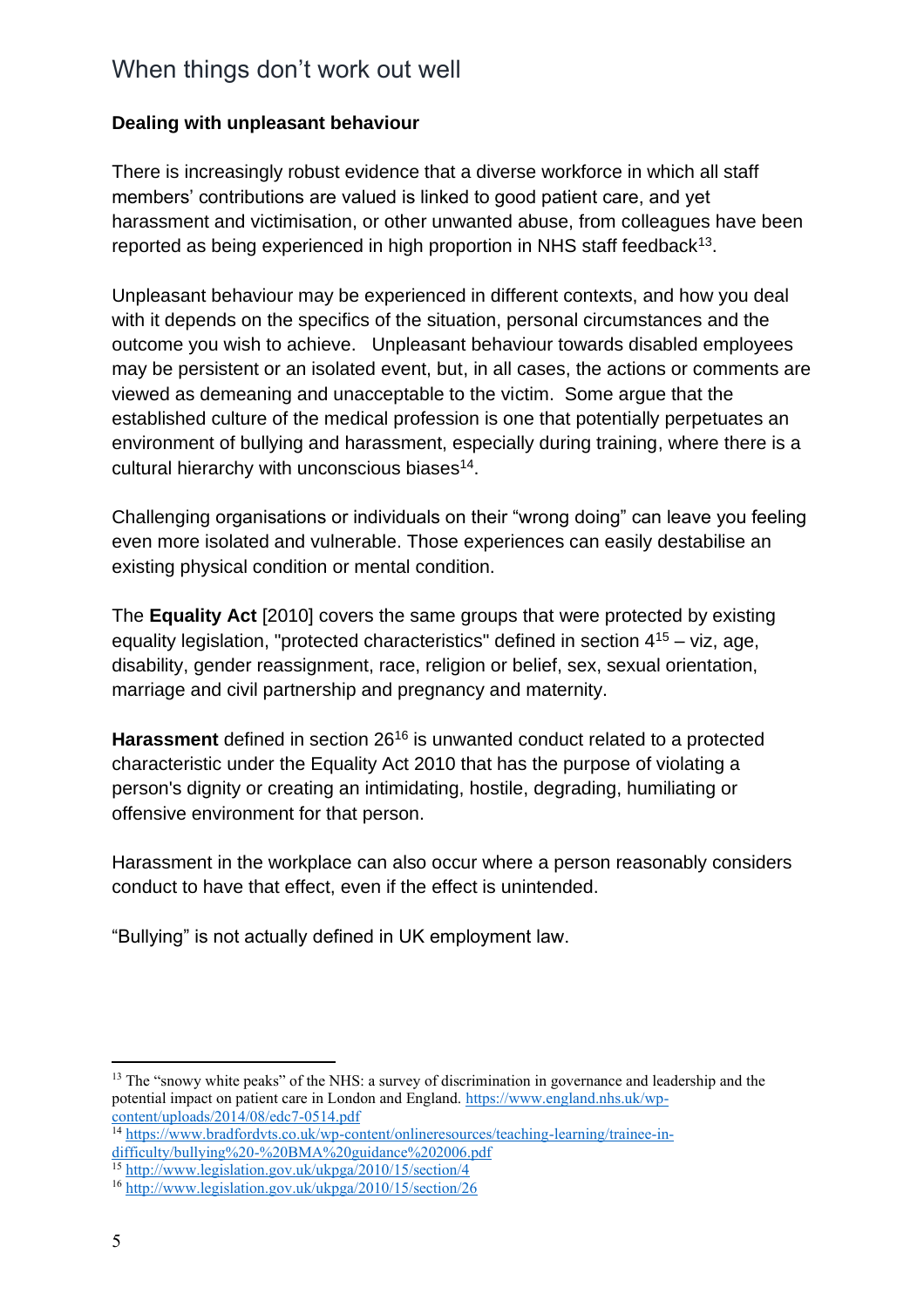ACAS defines workplace bullying as "*offensive, intimidating, malicious or insulting behaviour, an abuse or misuse of power through means that undermine, humiliate, denigrate or injure the person being bullied*" 17 .

The Health and Safety Executive stresses that bullying is a pattern of behaviour rather than isolated instances, and states that it "involves negative behaviour being targeted at an individual, or individuals, repeatedly and persistently over time".

Section 27 **Equality Act** [2010]<sup>18</sup> legislates on **victimisation**. This makes it unlawful to subject an employee to detriment because they have raised (or are threatening to raise) a complaint about discrimination.

From the judgment in **Jessemey v Rowstock Ltd & Anr** [2014] EWCA Civ 185 confirmed that ex-employees are protected from victimisation by their former employer<sup>19</sup>.

#### **Overview of approaches**

It is of upmost importance that you take care of yourself through such difficult situations for your own sake and your patients' sake. Get the emotional support you need, be it via friends and family, close colleagues or confidential helplines.

Talk to your GP or specialist teams and see if more formal medical support can/needs to be offered. Talk also to key people in your Trust, including supervisors and occupational health.

#### **Essential steps**

 $\blacktriangleright$  Step 1: Identify the unpleasant behaviour: discrimination, bullying, harassment, or victimisation.

✅ Step 2: Document the evidence, and assess the situation.

✅ Step 3: Decide upon an appropriate course of action.

<sup>17</sup> [https://archive.acas.org.uk/media/304/Advice-leaflet---Bullying-and-harassment-at-work-a-guide-for](https://archive.acas.org.uk/media/304/Advice-leaflet---Bullying-and-harassment-at-work-a-guide-for-managers-and-employers/pdf/Bullying-and-harassment-in-the-workplace-a-guide-for-managers-and-employers.pdf)[managers-and-employers/pdf/Bullying-and-harassment-in-the-workplace-a-guide-for-managers-and](https://archive.acas.org.uk/media/304/Advice-leaflet---Bullying-and-harassment-at-work-a-guide-for-managers-and-employers/pdf/Bullying-and-harassment-in-the-workplace-a-guide-for-managers-and-employers.pdf)[employers.pdf](https://archive.acas.org.uk/media/304/Advice-leaflet---Bullying-and-harassment-at-work-a-guide-for-managers-and-employers/pdf/Bullying-and-harassment-in-the-workplace-a-guide-for-managers-and-employers.pdf)

<sup>18</sup> <http://www.legislation.gov.uk/ukpga/2010/15/section/27>

<sup>19</sup> <https://www.employmentcasesupdate.co.uk/site.aspx?i=ed21790>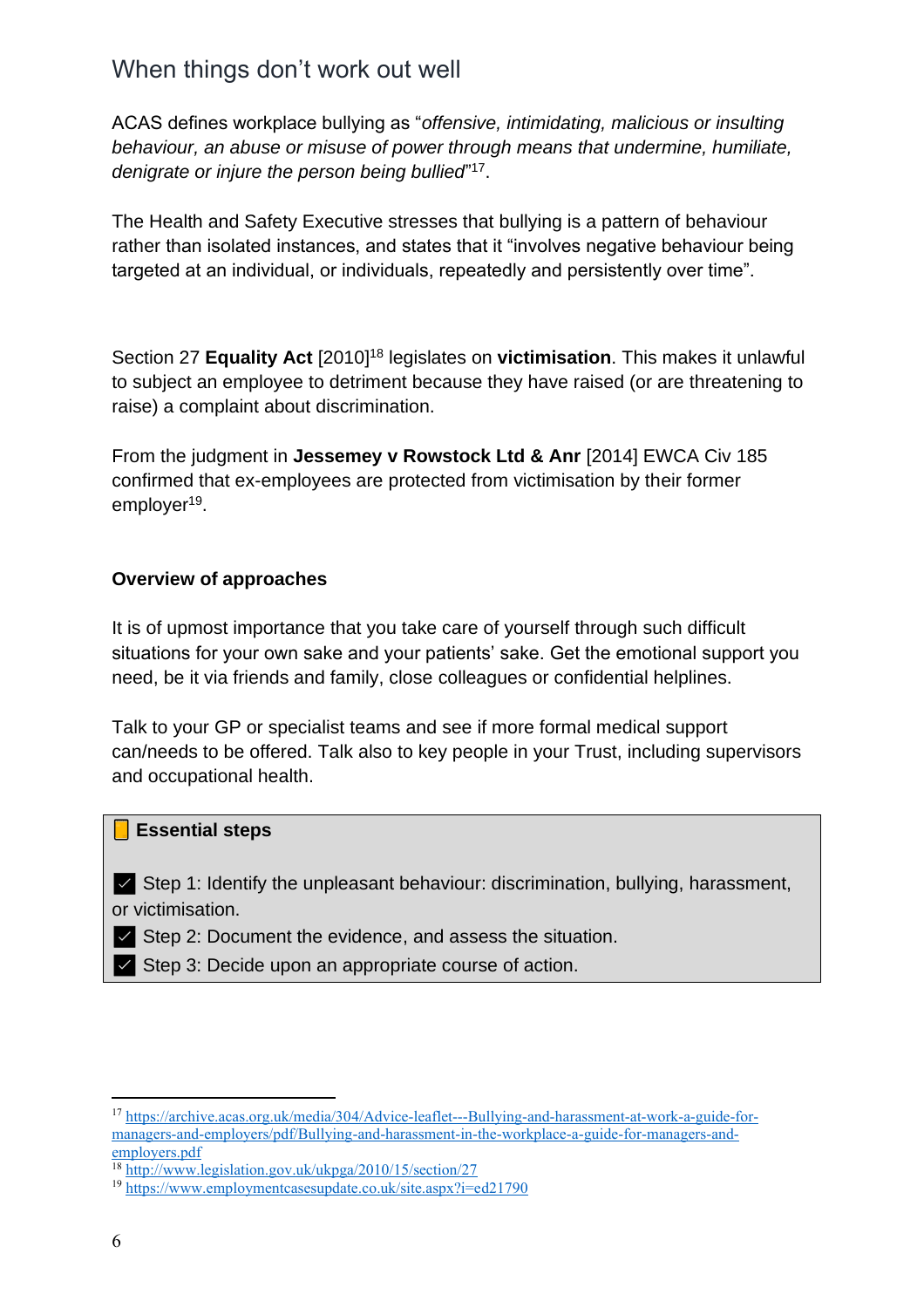## ✅ **Step 1: Identify the unpleasant behaviour: discrimination, bullying, harassment, or victimisation.**

The unpleasant behaviour can really undermine your confidence and you may not even realise that this is happening or has happened until you talk it through with an independent adviser. Talk to a trusted friend, colleague or mentor to reflect on the situation



## ✅ **Step 2: Document the evidence, and assess the situation.**

If you feel there might have been discrimination, *e.g.* in a job recruitment process or interview, get copies of all paperwork that was used as part of the selection process including copies of score sheets and references.

Unfortunately, you may have to be prepared for unpleasant surprises, and make sure you have support to deal with it.

If you feel harassed or bullied by a colleague, keep a record or diary of any incidences including how these have made you feel and how it has affected you.

### ✅ **Step 3: Decide on an appropriate course of action.**

There are organisations which can advise and help you with this process.

Before a case will be heard at an employment tribunal, there is a requirement to first go through a reconciliation process via the Advisory, Conciliation and Arbitration Service (ACAS). ACAS provides excellent advice on this. You may not need legal representation to go through their process. It is worth asking if and how you can represent yourself in this, if you wish to do so or have no other option financially

Only when reconciliation fails can a case be taken to employment tribunal. The decision of taking something to employment tribunal again depends on individual circumstances, how much is at stake, the likelihood of success, reputational considerations and resources.

You may wish to obtain good quality legal advice and representation before deciding to take your case to tribunal.

If you feel that taking action would make matters worse for you, either in terms of your physical or mental health, your professional progression or financial security then this may not be the best decision for you personally.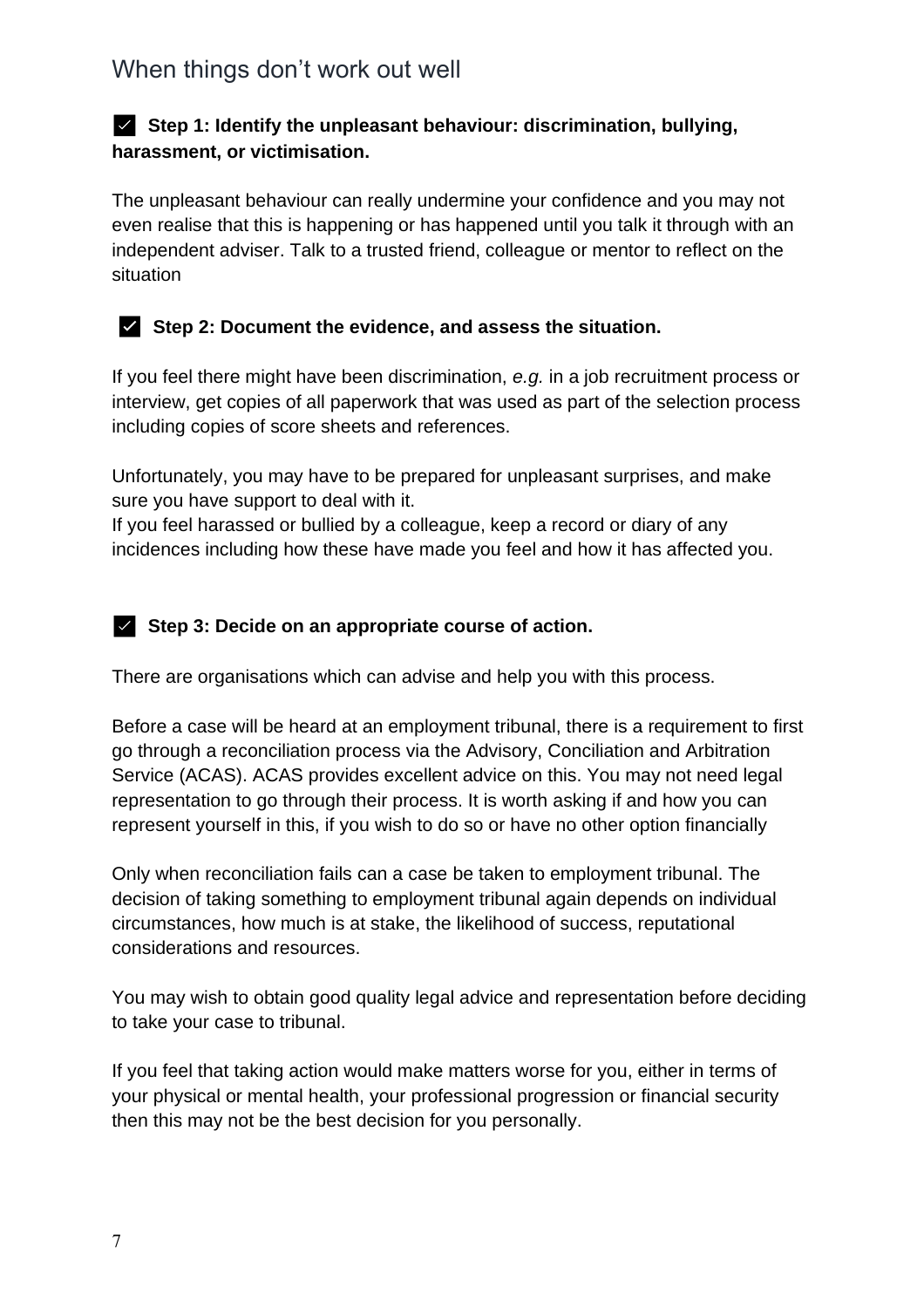### **Discriminatory pre-employment behaviour**

If there has been a breach of pre-employment Health Questions Section 60, the Equality Act 2010, *e.g.* discriminatory advert, questions about your health asked before or during interview, you can report this to the Equality Human Rights Commission (EHRC) *via* the Equality Advisory Support Service (EASS).

The EHRC will follow this up initially in an advisory role and feedback to you. This is an elegant way of raising concerns and ensuring organisations pay attention to their duties and can be done independently of taking legal action. The service keeps a record of such reports and can take further action if an organisation breaches the act repeatedly.

### **Sources of help and support**

There are some key documents.

### **Key employment documents**

These might include:

 $\mathscr X$  The actual employment contract itself.

Two important 'sources of law':

 $\mathscr X$  The Equality Act and associated guidance.

The Equality and Human Rights Commission (EHRC) Employment Code.

The Code covers discrimination in employment in relation to all the protected characteristics under the Equality Act, not just disability. Its official name is Employment: Statutory Code of Practice. Chapters 5 and 6 focus particularly on disability and give useful guidelines and illustrations of the law, including the kind of adjustments which employers should make to their workplace and when discrimination may be justified.

These documents do not set out the law in themselves, but employment tribunals ("tribunals") must take into account any relevant provisions when deciding cases. Both documents can be downloaded from the EHRC website at [www.equalityhumanrights.com](http://www.equalityhumanrights.com/)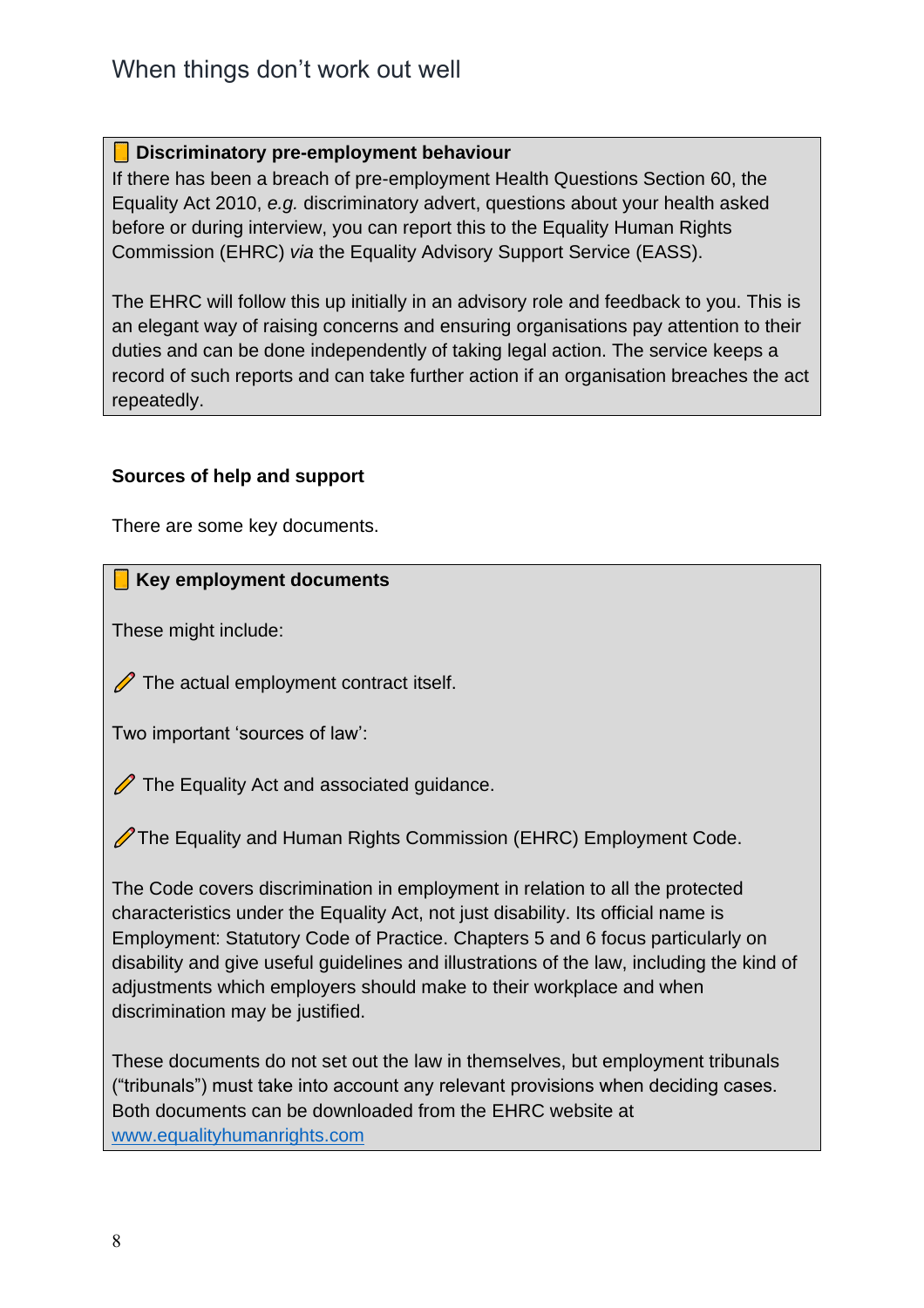There are also some key organisations who can give support.

## **Further support**

 **Advisory, Conciliation and Arbitration Service** (ACAS) is an independent public body of the Government of the United Kingdom working to improve workplace relationships<sup>20</sup>. You can call the ACAS helpline for free and impartial advice and clear and confidential guidance about any kind of dispute or query that you have about relationship issues within the workplace.

**British Medical Association** (BMA) is the trade union and professional body for doctors in the UK<sup>21</sup>. BMA counselling services are available to all doctors. BMA members can also get free employment advice and possibly legal representation. However, the threshold to take action here may be higher than that of private law firms.

 **Citizens Advice Bureau** (CAB) can give information about what to do before taking legal action, how to gather information about your case, taking legal action including time limits and what you will need to produce.

**Disability Law service** (DLS) provides free advice via information, factsheets, training courses and telephone and written advice on employment and discrimination law

**Disability Rights UK** (DRUK) are able to provide you with advice over the phone but their website also has a number of fact-sheets that may be of help.

 **Equality and Advisory Support Service** (EASS) is an advice service aimed at individuals who need expert information, advice and support on discrimination and human rights issues and the applicable law in England, Scotland and Wales<sup>22</sup>. It is possible to speak to an adviser and discuss your situation for advice.

 **Equality and Human Rights Commission** (EHRC) advise on disability discrimination and discrimination at work in England, Scotland Wales<sup>23</sup>. They also advise about collecting evidence. They provide a wealth of written resources. They have a useful section on identifying disability discrimination and one on dealing with discrimination in work and how to challenges it in a step by step advice section.

<sup>20</sup> <https://www.acas.org.uk/about-us>

<sup>21</sup> [https://www.bma.org.uk](https://www.bma.org.uk/)

<sup>22</sup> [https://www.equalityadvisoryservice.com](https://www.equalityadvisoryservice.com/)

<sup>23</sup> <https://www.equalityhumanrights.com/en>